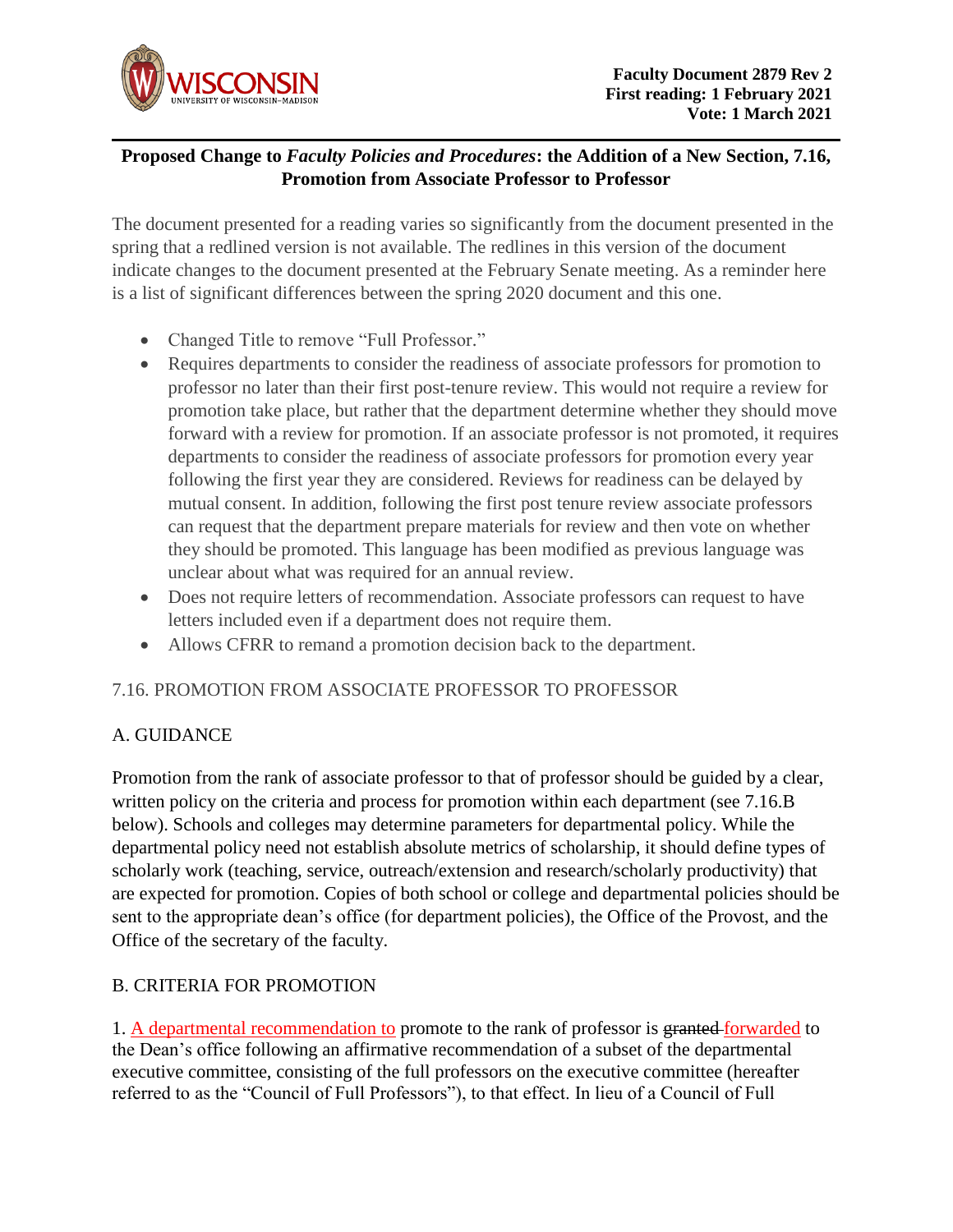Professors, departments may instead use a smaller subset of the executive committee consisting only of tenured professors to vote on promotion cases.

A minimum of three professors is required for a Council of Full Professors. Any department that does not have at least three professors must appoint, by a vote of its executive committee, enough professors from other departments to bring the complement of professors on the Council to three. The appointed professor(s) will serve until there are at least three professors on the departmental executive committee.

2. In applying its professional judgment to the decision of whether to recommend promotion, the Council of Full Professors has the obligation to exercise its discretion follow the department guidelines in the interest of improving the academic and professional quality of the department; departmental executive committees may not decline to recommend promotion for any reasons which are legally impermissible or which violate principles of academic freedom. The basic standard for review shall be whether the faculty member under review has met criteria consistent with the rank of professor as established in its guidelines (see 7.16.B.3 below). Special care should be taken to ensure that the scholarly productivity of jointly appointed and interdisciplinary faculty is appropriately evaluated.

3. The articulated standards in each department shall be consistent with the criteria for excellence held by peer institutions and with disciplinary conventions. Department standards for promotion shall consider a faculty member's responsibilities as identified in the latest letter of appointment. In general, promotion should be based on the record of scholarly work (teaching, service, outreach/extension and research/scholarly productivity) and should not be taken solely for reasons of salary, status, or retention. Promotion is not acquired solely because of the number of years of service. These criteria and standards shall be consistent with, and indeed may be a subset of, those established under section *FPP* 7.17.B. ("Post-Tenure Review: Criteria").

4. A copy of the criteria and standards described in 7.16.B.3 shall be furnished to all persons hired into the rank of associate professor and to all newly tenured faculty members, in accordance with *FPP* 5.21.D.1

5. Notwithstanding the responsibility of the departmental executive committees to provide for the guidance and mentoring of all faculty members, it is the faculty member's responsibility to meet the criteria for promotion as determined by the department.

6. These criteria and standards shall be periodically reviewed by the executive committee of each department and the relevant school or college Academic Planning Council(s).

## C. PROCEDURES

1. *FPP* 5.21.D requires that departmental executive committees shall consider each of its associate professors' progress toward promotion to professor status either during part of its periodic review of tenured faculty (including post tenure review described in *FPP* 7.17) or separately.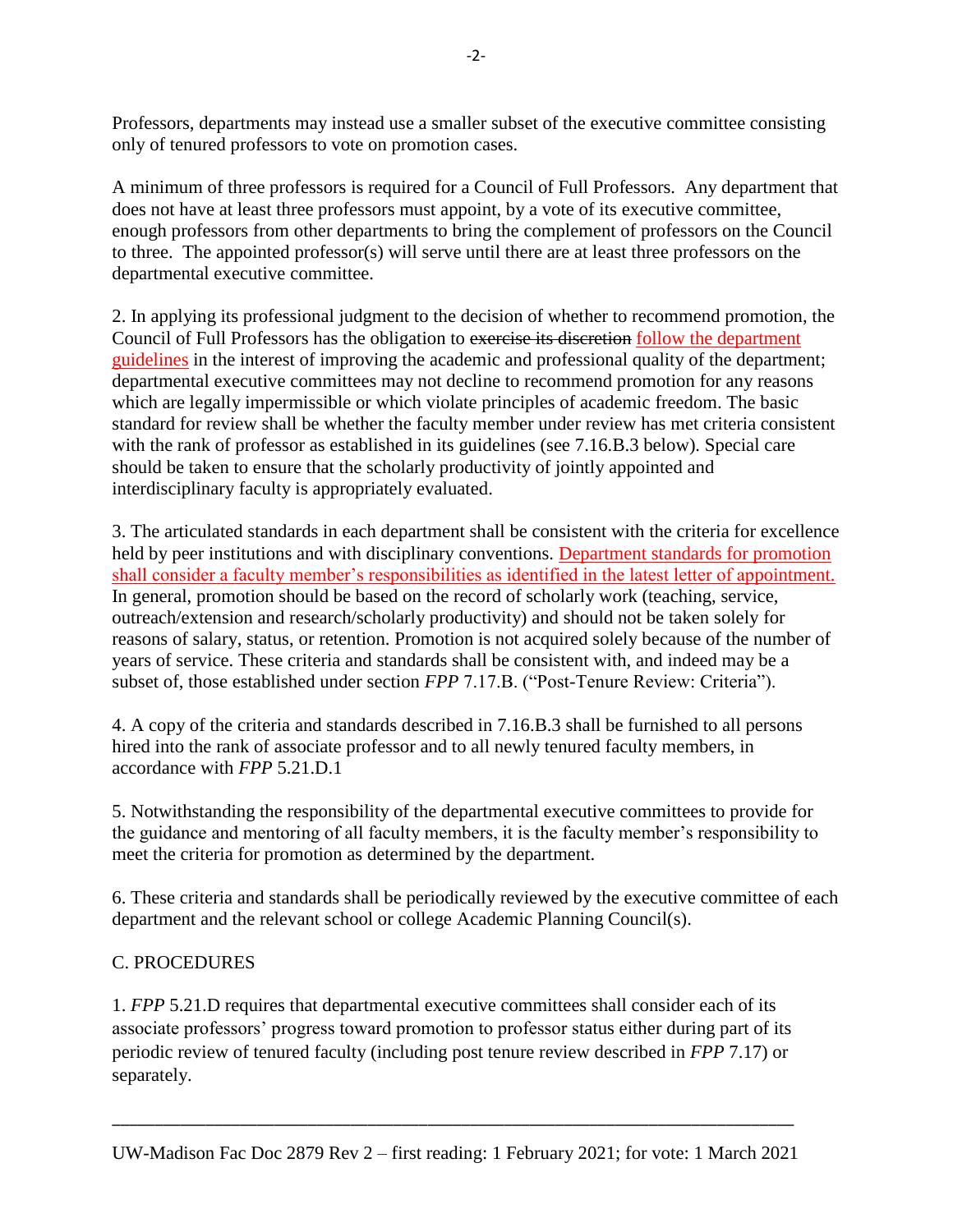2. As part of their annual review (see C.1 above) associate professors must be reviewed considered for their readiness for promotion to professor no later than the occasion of their first post-tenure review (performed in the fifth year) under section *FPP* 7.17 and every year after. Delays or Changes to this review consideration schedule may be made by mutual agreement between the associate professor and the department chair and may be made for multiple years at a time. If not promoted, an associate professor may request the department review them for promotion any time after their fifthyear post tenure review.

3. If an associate professor being considered for promotion has a joint appointment, the department designated as the principal sponsor of the appointment will take the primary role in the evaluation process. The involvement of other department(s) in the review should follow the process outlined in the faculty member's appointment letter or other agreement between the departments.

4. The associate professor will provide the Council of Full Professors with materials as outlined in the departmental policy such as a current curriculum vitae, annual activity reports, publications, grant proposals, and other scholarship; summary of teaching and student evaluations; and evidence of service (both at UW-Madison and to the profession more broadly), outreach, governance, and administrative work.

5. For departments requiring outside letters of evaluation as part of the process of evaluating the scholarly work (in teaching, service, outreach/extension and research/scholarly productivity) of associate professors being considered for promotion, the number of letters (typically three or more), confidentiality, and selection of references will be outlined in the departmental policy. For departments where outside letters are not required by the department, the associate professor may request that outside letters be solicited and included in the materials. To address requests for letters from associate professors, departments should include the process for outside letters in their policy regardless of whether they are required or not.

If a department adds a requirement for outside letters, faculty members who are being considered for promotion from associate professor in the year in which the rule changes may opt to prepare their cases for promotion to professor without outside letters.

6. A written evaluation of the associate professor's work and supporting documentation across all areas of scholarship (teaching, service, outreach/extension and research/scholarly productivity) needs to be submitted to the Council of Full Professors before a vote is taken.

7. The Council of Full Professors will meet to discuss and vote on the advancement of associate professors to the rank of professor. The vote should follow the procedures outlined in the department policy and be based on the record of scholarly work (in teaching, service, outreach/extension and research/scholarly productivity), and should not be taken solely for reasons of salary, status, or retention.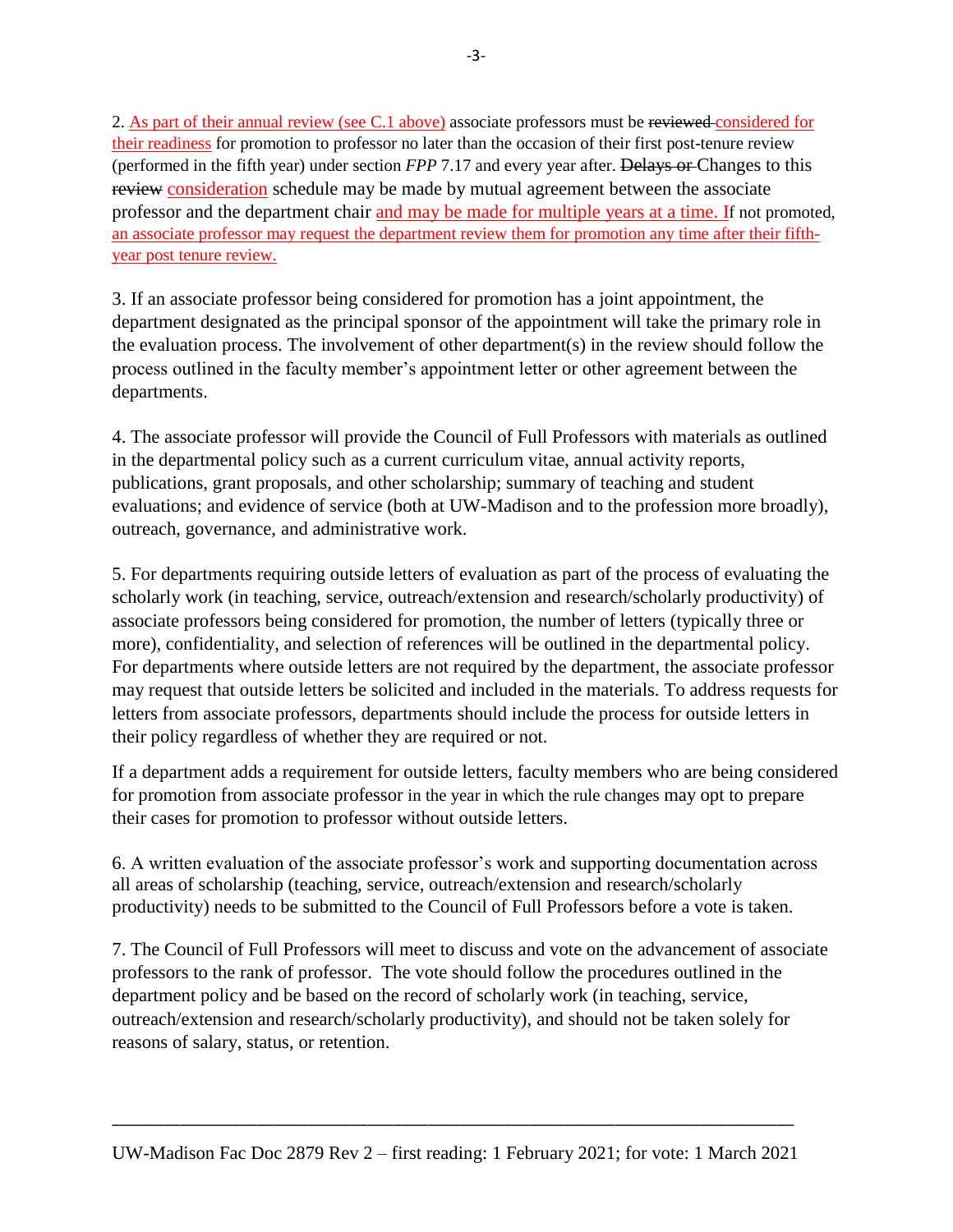8. Once the vote has been taken, the faculty member shall be notified of the decision by the department chair in writing within five business days of the decision. If the decision is adverse, reasons for the decision will be included.

9. A Council of Full Professors recommendation of promotion to professor shall be transmitted by the department chair to the dean. The dean will then follow the process for approval or denial of promotion recommendations as outlined by school/college policy. Promotions typically take effect on July 1 for faculty on 12-month appointments and at the start of the contract year in August for faculty on 9-month appointments.

# D. DUE PROCESS, RECONSIDERATIONS AND APPEALS

1. A faculty member receiving a negative outcome may request within ten business days of receiving the written decision a reconsideration by the Council of Full Professors. The meeting shall be held within twenty calendar days after the faculty member concerned requests reconsideration.

2. The faculty member concerned shall have an opportunity to attend the reconsideration meeting accompanied, if they wish, by a representative of their choice, to respond to the statement of reasons, and to present any written or oral evidence or arguments relevant to the decision.

3. Reconsideration is not a hearing, nor an appeal, and shall be non-adversarial in nature.

4. Within five business days following the reconsideration, the chair shall convey the decision of the Council of Full Professors to the faculty member concerned in writing. If the decision is adverse, the faculty member may appeal to the dean. The dean has fifteen calendar days to consider the faculty member's appeal and render a decision in writing. In cases when an adverse decision is upheld by the dean, that decision may be appealed to the Committee on Faculty Rights and Responsibilities (CFRR) (see 4 below).

5. Should a departmental decision on promotion be positive, and that decision is reversed by the dean, the faculty member will be notified in writing of the dean's decision and the reasons for the decision within five business days. The faculty member may appeal a dean's adverse decision to CFRR (see 4 below).

6. In the event of an adverse decision by the Council of Full Professors or by the dean, the faculty member will have twenty calendar days from the date of the decision to appeal to CFRR. The CFRR will decide on the validity of the appeal – basing its assessment on whether or not the decision on promotion was based in any significant degree on impermissible factors outlined in UWS Administrative Code 3.08[1][a], [b], and [c] and will transmit its findings to the faculty member concerned, the department chair, the department's Council of Full Professors, the dean, and the provost.

If CFRR finds that a decision in 7.16.D.2 or 7.16.D.35 was based in any significant degree on impermissible factors, it may remand the case back to the department decision maker or ask the